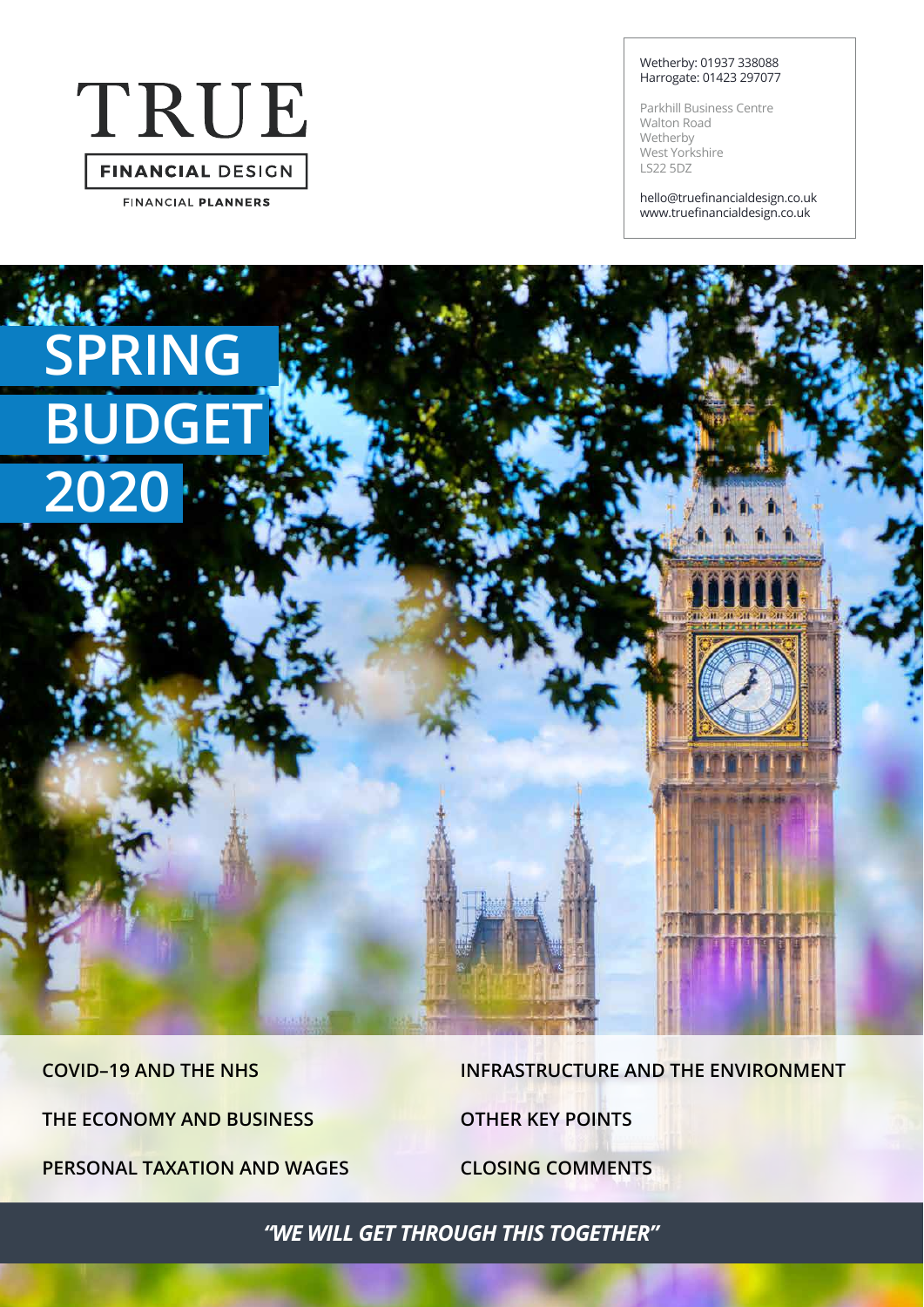### **Spring Budget** March 2020

Newly appointed Chancellor of the Exchequer, Rishi Sunak, delivered his first Budget on 11 March, against a backdrop of uncertainty following the COVID–19 outbreak and subsequent financial losses. It was the first of two Budgets to be delivered in 2020, with the second to follow in the autumn.

#### **COVID–19 and the NHS**

The Chancellor wasted no time in diving into the heart of the issue on the minds of so many across the nation: the COVID–19 crisis. Taking an

empathetic tone, he reassured the British public that *"we will get through this together"*, emphasising the temporary nature of the crisis and his firm belief in the ability of the British economy to weather the storm.

Mr Sunak then called on all parties across the House to support his £30bn fiscal stimulus, including welfare and business support, to *"keep this country and our people healthy and financially secure"*.

He pledged:

- £5bn emergency response fund to support the NHS and other public services
- Statutory Sick Pay (SSP) will be paid to all those advised to selfisolate even if they don't have symptoms
- To support businesses employing fewer than 250, the government would refund up to 14 days' SSP
- A Coronavirus Business Interruption Loan Scheme will support businesses experiencing increased costs or cashflow disruptions, providing access to £1bn of government-backed loans of up to £1.2m per business
- Business rates in England will be suspended for 2020–21 for firms in the retail, leisure and hospitality sectors with a rateable value below £51,000
- Any company eligible for small business rates relief will be allowed a £3,000 cash grant.

*On the morning of Budget day, the Bank of England (BoE) had announced an emergency cut in interest rates to bolster the economy amid the COVID-19 outbreak. BoE base rate was reduced from 0.75% to 0.25%, returning it to its lowest level in history.*



Mr Sunak promised an extra £6bn in NHS funding over the course of this Parliament, which would go towards hiring 50,000 more nurses and building 40 new hospitals.

### **The economy and business**

On the morning of Budget day, the Bank of England (BoE) had announced an emergency cut in interest rates to bolster the economy amid the COVID–19 outbreak. BoE base rate was reduced from 0.75% to 0.25%, returning it to its lowest level in history. The BoE said it would also free up billions of pounds of extra lending to help banks support firms. Mark Carney, the Governor of the BoE, was keen to emphasise that COVID–19 was a temporary economic shock, stating: *"The Bank of England's role is to help UK businesses and households manage through an economic shock that could prove sharp and large, but should be temporary."*

Mr Sunak also revealed that, not taking into account the impact of COVID–19, the British economy is forecast to grow 1.1% this year, then 1.8% in 2021–22, 1.5% in 2022–23 and 1.3% in 2023–24, while inflation is forecast to be 1.4% this year, increasing to 1.8% in 2021–2022. Borrowing as a percentage of GDP will be 2.1% this year, rising to 2.4% in 2020–21 and 2.8% in 2021–22.

#### **Personal taxation and wages**

The Conservative manifesto promised that during the course of this five-year Parliament, there will be no rise in the rates of Income Tax, VAT or National Insurance. From April, the Personal Allowance will be frozen at £12,500 before we start paying 20% Income Tax. Also frozen is the £50,000 threshold at which people start to pay the higher 40% rate of Income Tax. (Rates and thresholds may differ for taxpayers in parts of the UK where Income Tax is devolved.) The National Insurance threshold will rise to £9,500 from April, saving some 30 million workers around £100 a year.

As previously pledged, the new single-tier State Pension will increase from £168.60 a week to £175.20 in April. For pensioners receiving the older basic State Pension, this will increase from £129.20 to £134.25 per week (3.9% increase). The rise is the result of the triple-lock system, which means that the State Pension rises in line with inflation, earnings or 2.5%, whichever is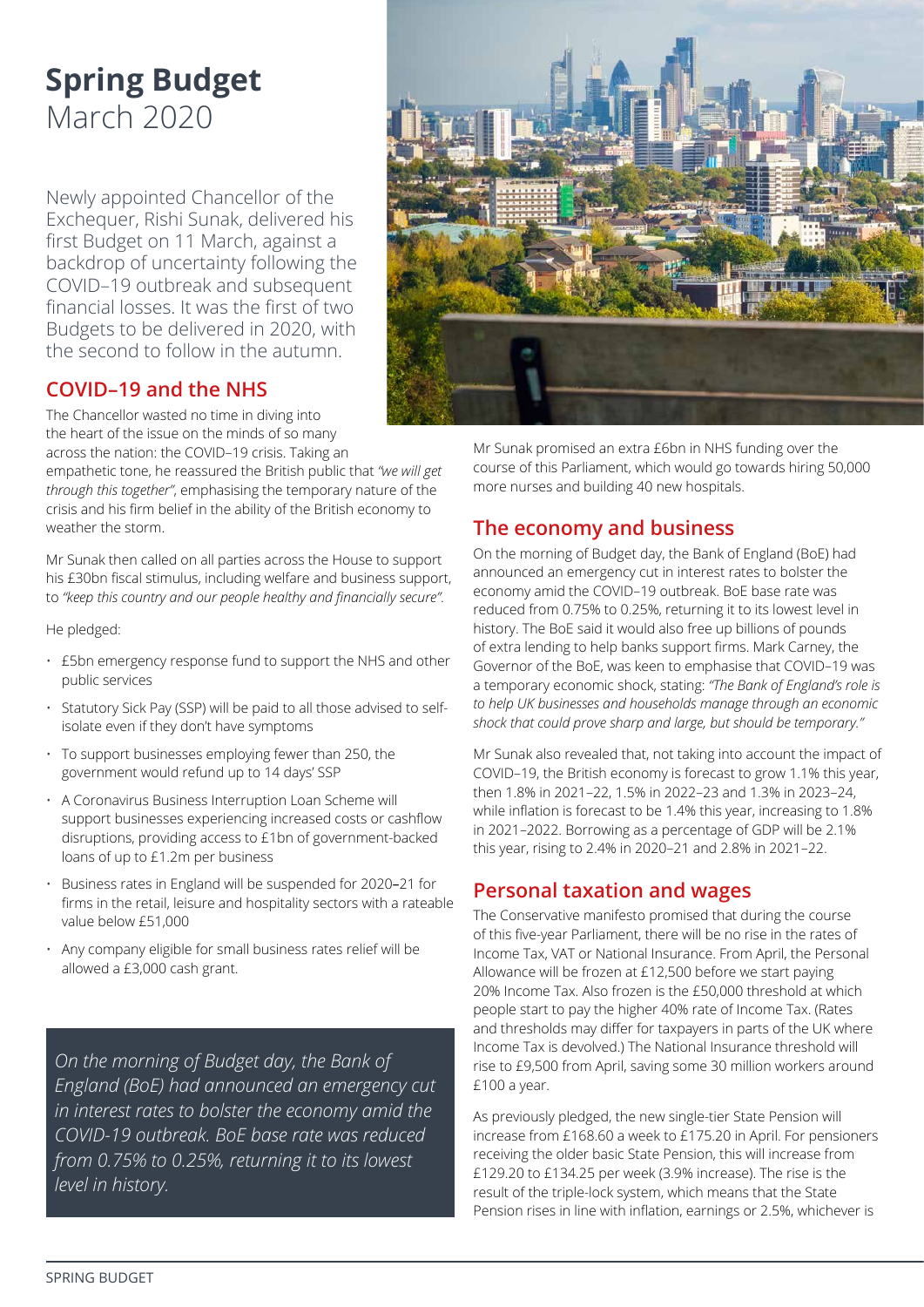

the highest. The Conservatives have vowed to keep this in place for this term of Parliament.

Looking at Inheritance Tax (IHT), the main residence nil rate band will increase from £150,000 to £175,000 in 2020–21, as previously scheduled.

To support the delivery of public services, particularly in the NHS, the two tapered Annual Allowance thresholds for pensions will each be raised by £90,000. So, from 2020-21 the threshold income will be £200,000, meaning individuals with income below this will not be affected by the tapered Annual Allowance and the Annual Allowance will only begin to taper down for individuals who also have an adjusted income above £240,000.

For very high earners the minimum level to which the Annual Allowance can taper down will reduce from £10,000 to £4,000 from April 2020. This reduction will only affect individuals with total income over £300,000.

The 2020–21 tax year ISA (Individual Savings Account) allowance will remain at £20,000.

The JISA (Junior Individual Savings Account) allowance and Child Trust Fund annual subscription limit will be significantly increased from £4,368 to £9,000 in 2020–21.

The Lifetime Allowance for pensions will increase in line with the Consumer Prices Index (CPI) for 2020–21, rising to £1,073,100.

From 11 March the lifetime limit on gains eligible for Entrepreneurs' Relief is reduced from £10m to £1m, in response to evidence that the costly concession has not been a major incentive to entrepreneurial activity.

#### **Infrastructure and the environment**

Mr Sunak announced a huge £600bn package, claimed to be the biggest investment in transport and infrastructure since 1955. Outlining the proposed spending on roads, rail including HS2, gigabit-capable broadband and housing by mid-2025, he said, in short: *"if the country needs it, we will build it."* The package includes:

- £2.5bn available to fix potholes and resurface roads over five years
- £27bn to build or improve motorways and other arterial roads
- Up to £510 million in shared rural network to improve 4G coverage
- Allocation of £1bn from the Transforming Cities Fund
- Flooding £5.2bn over six years investment programme for flood defences and £120m in emergency relief for communities affected, £200m for flood resilience.

#### **Environmental measures announced include:**

- Nature for Climate Fund investing £640m in tree planting and peatland restoration
- New plastic packaging tax from April 2022
- Fuel subsidies for red diesel users will be abolished in two years, apart from agriculture, rail, fishing and domestic heating sectors.

#### **Other key points**

- Priority to ensure people have affordable and safe housing – extending the affordable homes programme with £12.2bn funding
- Supporting local authorities to invest in their communities by cutting interest rates on lending for social housing by 1%
- £1.1bn allocation from the Housing Infrastructure Fund to build 70,000 new homes in high-demand areas
- From April 2020, minimum wages will rise; for example, the National Living Wage for those aged 25 and above, will increase 6.2% to £8.72 per hour, and to a projected £10.50 by 2024
- The 5% VAT on sanitary products will be abolished from 2021
- Corporation Tax will remain at 19%
- Fuel duty frozen for tenth consecutive year
- Duties on all spirits, beer and wine frozen
- The government will introduce a 2% Stamp Duty Land Tax surcharge on non-UK residents purchasing residential property in England and Northern Ireland from 1 April 2021
- R&D investment of £22bn a year by 2024–25.

#### **Closing comments**

The Chancellor signed off his first Budget with these words: *"We're at the beginning of a new era in this country. We have the freedom and the resources to decide our own future. A future where we unleash the energy, inventiveness and creativity of all the British people. And a future where we look outwards and are confident on the world stage. That starts right now with our world-leading response to the coronavirus. This is a Budget delivered in challenging times. We will rise to this moment. We will get through this together."*